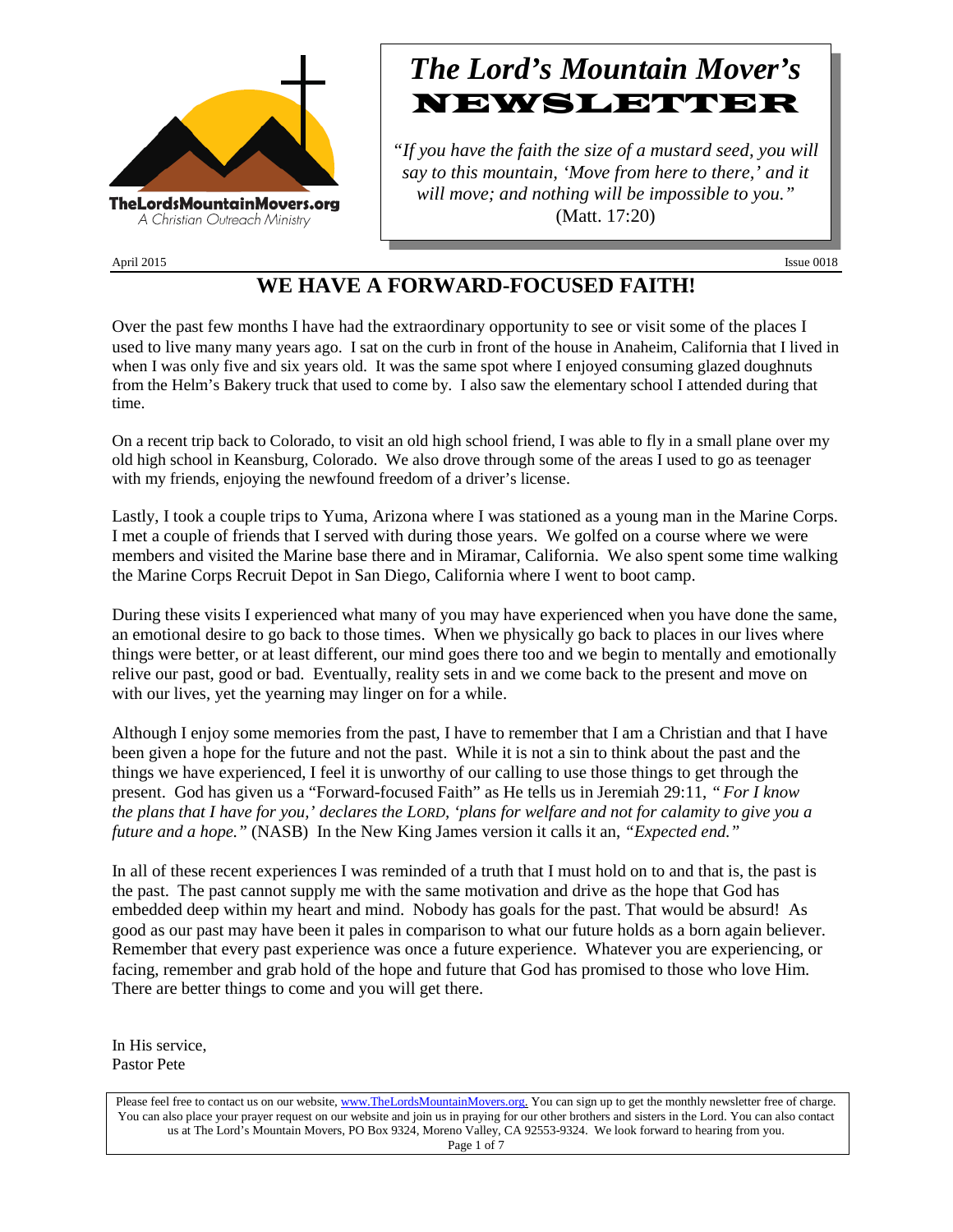

## THE WORD IN MOTION message

Lesson one dealt with the issue of forgiveness and lesson two dealt with the promise of life after death for those who know who Jesus is and that they are in need of a Savior. This month we will move on to the third lesson that Jesus taught us while hanging on the cross.

#### **Lesson three** (John 19:25-27)

*"…But standing by the cross of Jesus were His mother, and His mother's sister, Mary the wife of Clopas, and Mary Magdalene. When Jesus then saw His mother, and the disciple whom He loved standing nearby, He said to His mother, 'Woman, behold, your son!' Then He said to the disciple, 'Behold, your mother!' From that hour the disciple took her into his own household."* (John 19:25-27)

There were others there at the crucifixion of Jesus Christ. As Jesus scanned the crowd He noticed His mother and the disciple whom He loved. As He looked upon them He said, "Woman, behold your son!" and to the disciple He said, "Behold your mother."

In this passage we are reminded of the ministry of good works, i.e. placing the needs of others above ourselves. The Apostle John (commonly referred to as the disciple whom Jesus loved) had no legal obligation under Jewish law to the mother of Jesus, yet as a believer in the Messiah he had every responsibility, morally and spiritually.

Why did Jesus give John this charge? Joseph had to be out of the picture either by death or for some other reason. Jesus' half-brothers were legally obligated to take of their mother but were not believers at the time. Even though Jesus knew they would later become believers, He did not entrust her welfare to those who were outside of His kingdom. Jesus needed someone caring for His mother that would love her as He did.

Once again we have Jesus reminding us of the things He taught and the things He did during His ministry. How many times had he spoken of doing good works? How many times had He taught about reaching out and meeting the needs of others, even our enemies? (Matt. 5:44) How much of His ministry was centered on feeding the hungry, healing the sick, seeking the lost, and so on?

Jesus went out of His way to rebuke those who only loved externally. He accomplished countless acts of kindness on the Sabbath to stir up those who did not truly know the love of God, let alone give it. Jesus loved the unlovable, He set no preconditions, no standards that must be met, He just loved. He taught that everyone was our neighbor, and that they too were to be the object of the love He had poured out into our own hearts and lives.

Jesus' life was the fulfillment of the law and the definition of pure and undefiled religion. Even after His resurrection, when He talked with the Apostle Peter, the focus was on demonstrating the love for Jesus by reaching out towards others; feed My lambs, tend My sheep, and feed My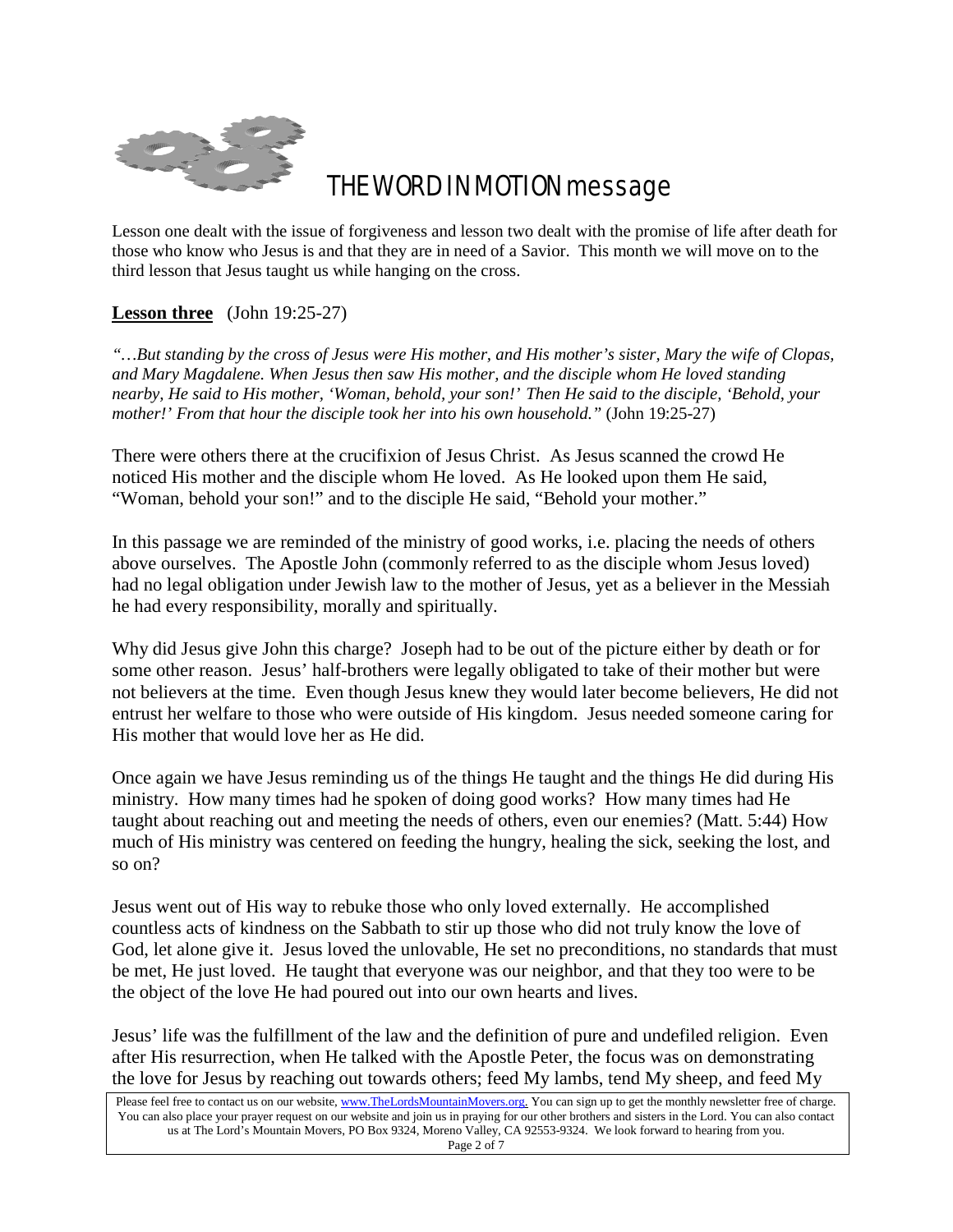sheep. (John 21:15-17) Our love for others, especially our brethren, would be a sure sign of our being disciples and followers of Christ. (John 13:34-35)

The Apostle Paul knew the implications of being a believer in Christ when he wrote, *"We are His workmanship created for good works which God prepared beforehand that we should walk in them."* (Ephesians 2:10) James also knew this when he reminded us that, *"Even so faith, if it has no works, is dead, being by itself."* (James 2:17) When we see a brother in need of anything and do nothing, we are faithless in our actions and our faith is useless to God, others, and ourselves.

Here was Jesus, hanging on the cross, struggling to breathe. Yet He was once again reaching out beyond His own pain and needs to ensure that the future needs of His mother would be met.

Again, we have to look at ourselves. Even when things are going well in my life, am I compelled to do good works? When I have everything to offer, do I give nothing? How about when things get tough? Can I be like the widow who put in her two mites, everything she had? Or do I struggle in my heart between the might and the might not? When I give, do I give begrudgingly, or do I give with a cheerful heart and without reservation? Am I about my Father's business as Jesus was and still is?

One other thing I want us to glean from this message is that Jesus did not leave His mother in the care of unbelievers. He deliberately and specifically put her under the care of someone He trusted, a born-again believer. I think we would do well to heed His actions when we are presented with the issue of taking care of another believer. Let's not surrender the welfare of another believer to those who are still of the world. They cannot love and care for them as Jesus would have us do, they do not have the love of God abiding in their hearts and are not compelled by the Holy Spirit to do God's work.

I hear of too many outraged Christians complaining about the mistreatment of elderly parents who have been placed in the hands of worldly caregivers. Too many Christian parents who complain about what their children are learning and being subjected to in public schools. Too many Christians complaining about choices other Christians make when they have been subjected to the world's psychology and psychiatry. Let's stop allowing the world to do the things we Christians were called and empowered to do. Let's do right by our fellow believers and glorify God in doing so.

Lord give us wisdom and guidance in all things, especially in our charge to love one another. Remember what the Apostle Paul wrote, *"But if anyone does not provide for his own, and especially for those of his household, he has denied the faith and is worse than an unbeliever."*  (1 Timothy 5:8)

In His service

Pastor Pete

Please feel free to contact us on our website, ww[w.TheLordsMountainMovers.o](http://www.thelordsmountainmovers.org/)rg. You can sign up to get the monthly newsletter free of charge. You can also place your prayer request on our website and join us in praying for our other brothers and sisters in the Lord. You can also contact us at The Lord's Mountain Movers, PO Box 9324, Moreno Valley, CA 92553-9324. We look forward to hearing from you. Page 3 of 7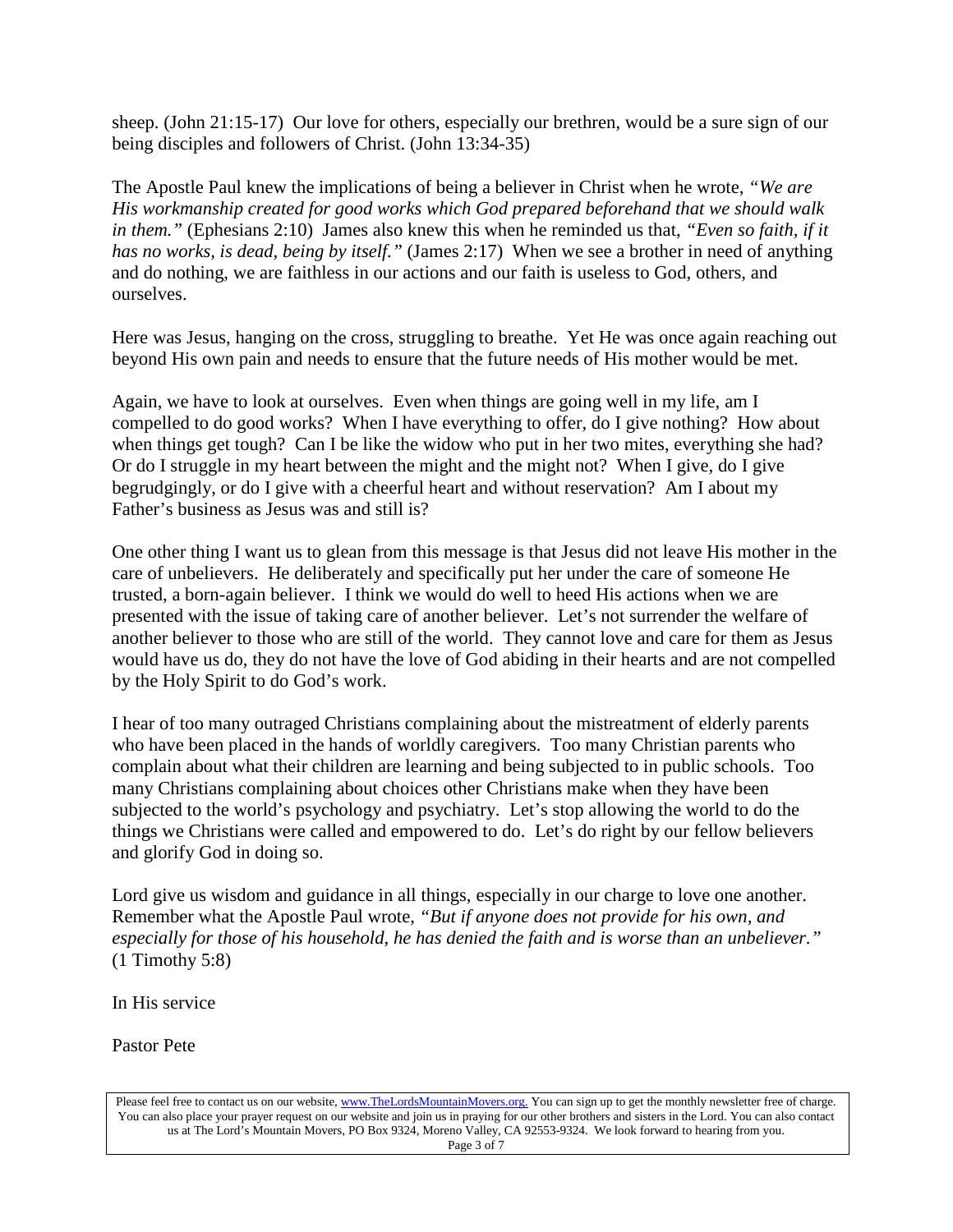### BE A BARNABAS (Acts 4:36)

*"But regarding the resurrection of the dead, have you not read what was spoken to you by God: 'I am the God of Abraham, and the God of Isaac, and the God of Jacob'? He is not the God of the dead but of the living."* (Matthew 22:31-32)

A holiday just passed for the world, in which it celebrates a bunny that leaves behind hidden eggs and candy in a basket. That holiday happens to coincide with a High Holy Day, the Passover. This Holy Day was a time that the Jews remembered the angel of death passing over them because they had obeyed the commandment of God and covered their doorposts in blood while they were in Egypt. It pictures God redeeming His people by the blood of a lamb.

The symbolism here should not be lost by the observing Christian. Christ was the Passover lamb for us (1 Peter 1:18-20). His resurrection is what we now celebrate at this time of the year. The resurrection is the evidence that full payment was received and atonement was made. The resurrection unto life is the promise we should remain focused on and when others bring up something about a bunny, let us give them a reminder they need as to Whom this time of the year is truly about.

*"And with great power the apostles were giving testimony to the resurrection of the Lord Jesus, and abundant grace was upon them all."* (Acts 4:33)

Stay focused on Jesus, always being ready to give a reason for the hope you have within you and let us glorify God together.

Be blessed in Him,

*Brother Daniel Rodney*

 $\int$  Our Jrayer Requests for God's Children

Greetings to all our brothers and sisters in Christ who receive our newsletter through the mail. Due to financial constraints we have to revise the way we do our prayer requests. Starting with this issue we will be posting and maintaining all prayers requested on the Internet so your brothers and sisters all over can continue to pray for your petitions and praise God for the ones He has already answered. For those receiving mailed copies you will be getting all the prayer

Please feel free to contact us on our website, ww[w.TheLordsMountainMovers.o](http://www.thelordsmountainmovers.org/)rg. You can sign up to get the monthly newsletter free of charge. You can also place your prayer request on our website and join us in praying for our other brothers and sisters in the Lord. You can also contact us at The Lord's Mountain Movers, PO Box 9324, Moreno Valley, CA 92553-9324. We look forward to hearing from you. Page 4 of 7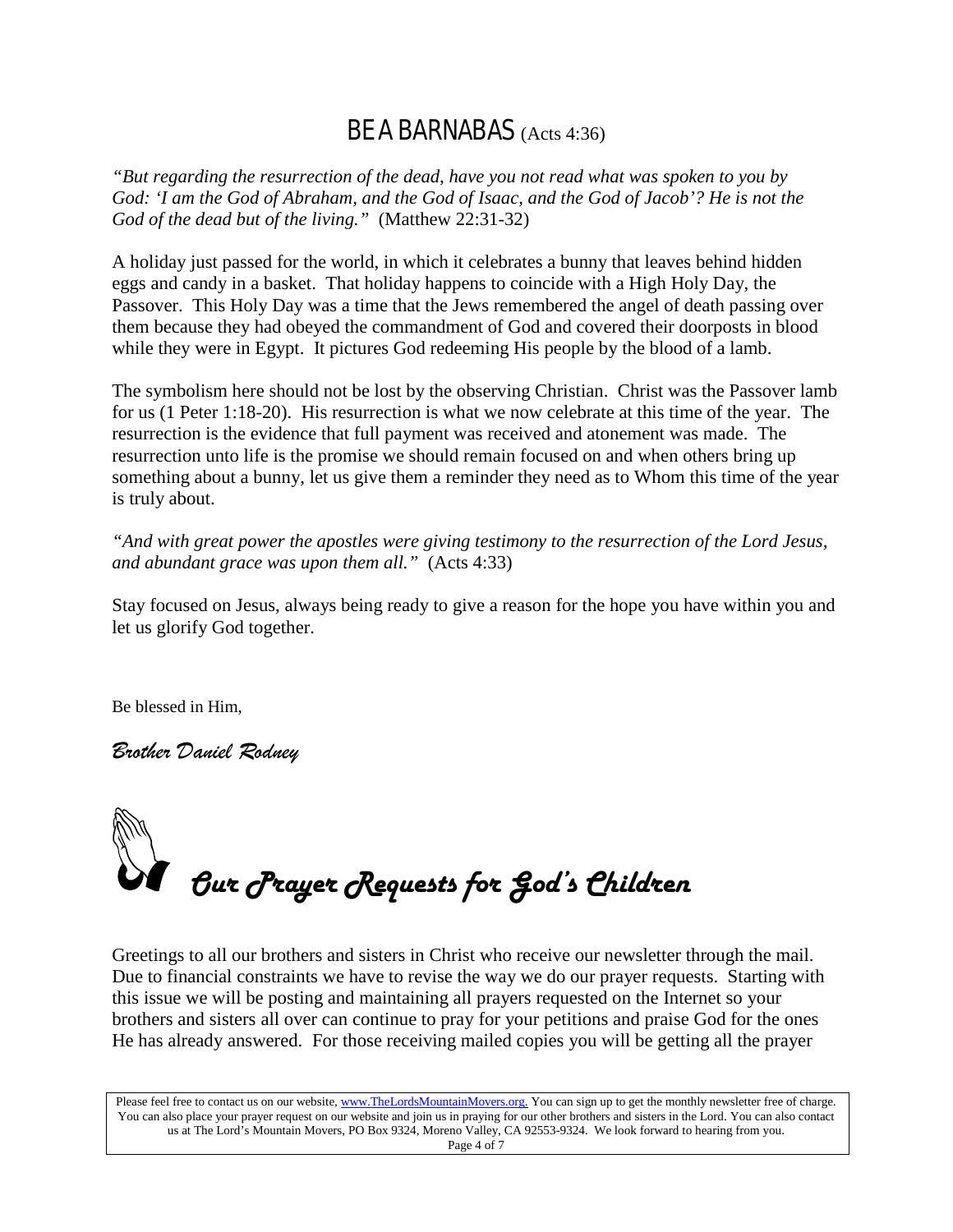additions for the month with each newsletter. You can keep the copy of the prayer requests from past issues to continue in vigilant prayer.

We are encouraged by the work that God has already done through so many people praying for the needs of those they do not even know. What a privilege we have to go before the throne of God with our requests and the requests of others. Let's keep praying and seeking His will for our lives and the lives of others. If you have a prayer request you would like added to next month's newsletter and/or posted on the ministry website, please fill out the form below and mail it to us. We look forward to hearing from you and standing in the gap as a prayer warrior.

#### **March's & April's Prayer List**

|         | R. White That the Lord will open doors for suitable housing upon his being paroled.                                                                                                     |
|---------|-----------------------------------------------------------------------------------------------------------------------------------------------------------------------------------------|
|         | Alice SChesapeake VA – prayer for personal issues.                                                                                                                                      |
|         | SheilaPrayer for her health issues, finances, and God's direction for personal decisions.                                                                                               |
|         | GregPraise report; God is in control, using me, and I am being blessed by Him. Woo<br>Hoo!                                                                                              |
| Helen & | Hazel CPrayer for their dialysis treatments and recovery from health issues.                                                                                                            |
|         | Kenny J. Requests prayer for living arrangements upon parole.                                                                                                                           |
|         | Gabriel S His mom, Rosie and his brother who need prayer for recovery from health issues.                                                                                               |
|         | StephenPrayer for change in career course.                                                                                                                                              |
|         | Justin Praise report; finished EMT school and looking for work.                                                                                                                         |
|         | JoshuaContinued prayer for personal issues.                                                                                                                                             |
|         | The C.U.R.EPrayer for God's guidance and provision.                                                                                                                                     |
|         | Greg F Prayer for answered prayer in his period of fasting.                                                                                                                             |
|         | J. Jackson  Needs prayer for his court appeal and his family members. Also for F. Cruz – that<br>he will have God in his life.                                                          |
|         | BenjaminGuatemala, Praise report for Bibles that their church has received. Asking for<br>prayer for his family, the church that they might finish the floor, the windows and<br>doors. |

Please feel free to contact us on our website, ww[w.TheLordsMountainMovers.o](http://www.thelordsmountainmovers.org/)rg. You can sign up to get the monthly newsletter free of charge. You can also place your prayer request on our website and join us in praying for our other brothers and sisters in the Lord. You can also contact us at The Lord's Mountain Movers, PO Box 9324, Moreno Valley, CA 92553-9324. We look forward to hearing from you. Page 5 of 7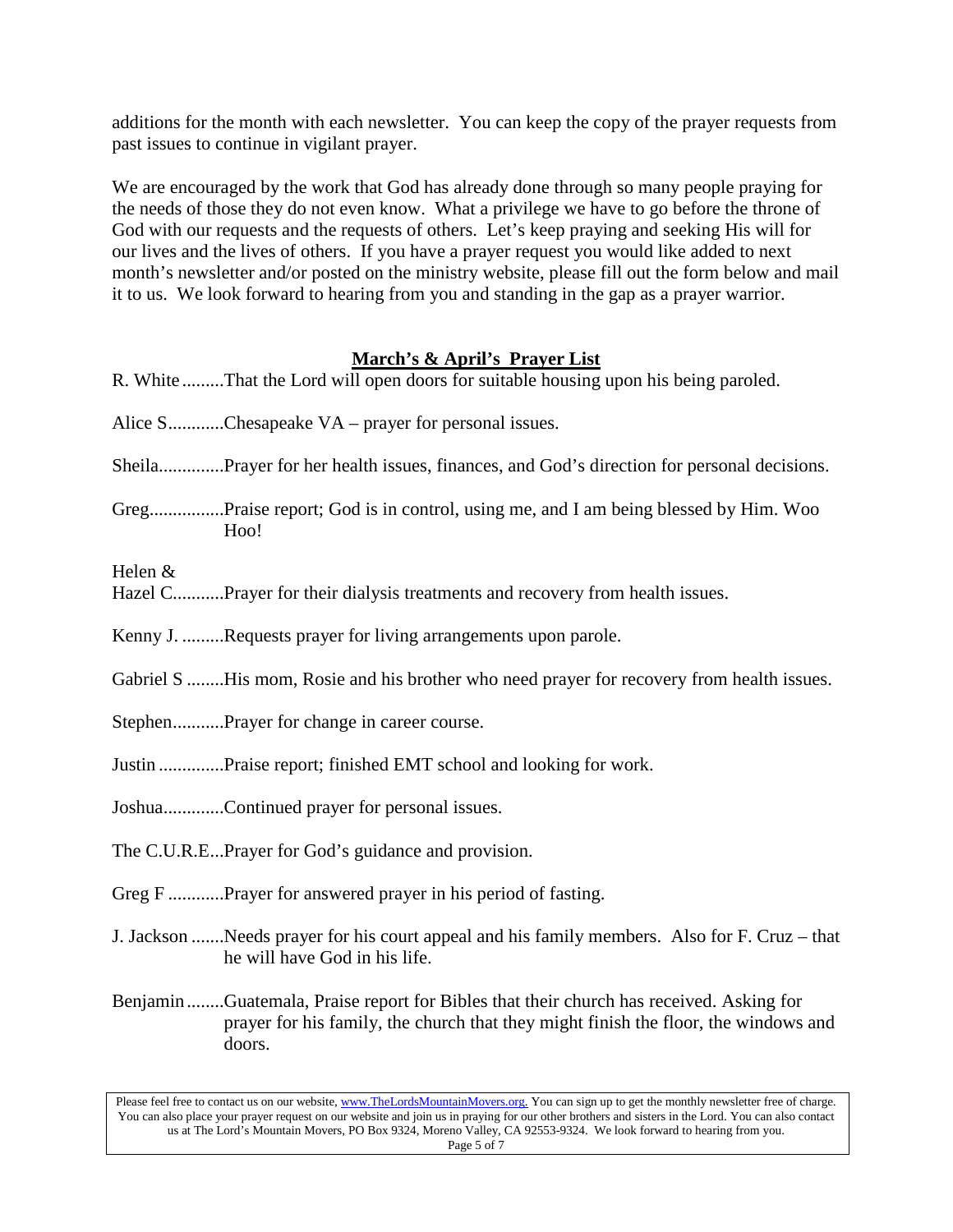|                 | Barbara M Pray for her marriage and family                                                                                                                    |
|-----------------|---------------------------------------------------------------------------------------------------------------------------------------------------------------|
|                 | Jamie PFavor with the Parole Board                                                                                                                            |
|                 | Linda D Continued recovery from health issues                                                                                                                 |
|                 | Rich HLiving situation                                                                                                                                        |
| Sandy (Bill A's | Sister)Pray for her continued recovery from health issues                                                                                                     |
| Vance V's       | Sister Pray for her health, just found a lump on her liver                                                                                                    |
|                 | Robert B Pray for God's direction and provision in his life.                                                                                                  |
| Wes &           | Ashley BPray for the birth of a healthy baby boy.                                                                                                             |
| George $&$      | AmyLift them both up in prayer                                                                                                                                |
|                 | Todd SPrayer for his continued strength in putting his life in order.                                                                                         |
|                 |                                                                                                                                                               |
|                 | Bob PNeeds prayer, was just diagnosed with stage two and four cancer in lymphatic<br>system                                                                   |
|                 | Kenny J Prayer for work and safe living arrangements.                                                                                                         |
|                 | Brian DNeeds prayer for recovery from surgery                                                                                                                 |
|                 | Joanne RHer and the rest of the family need your prayers as they continue to deal with the<br>loss of a child to cancer.                                      |
|                 | Sue CPrayer for the elderly man she is taking care of and her own physical and financial<br>issues.                                                           |
| Jose            | RodriguezPray for his ex-wife as she deals with an abusive relationship. Also prayer for his<br>parents (dad's recovery from surgery and mom's health issues) |

Please feel free to contact us on our website, ww[w.TheLordsMountainMovers.o](http://www.thelordsmountainmovers.org/)rg. You can sign up to get the monthly newsletter free of charge. You can also place your prayer request on our website and join us in praying for our other brothers and sisters in the Lord. You can also contact us at The Lord's Mountain Movers, PO Box 9324, Moreno Valley, CA 92553-9324. We look forward to hearing from you. Page 6 of 7